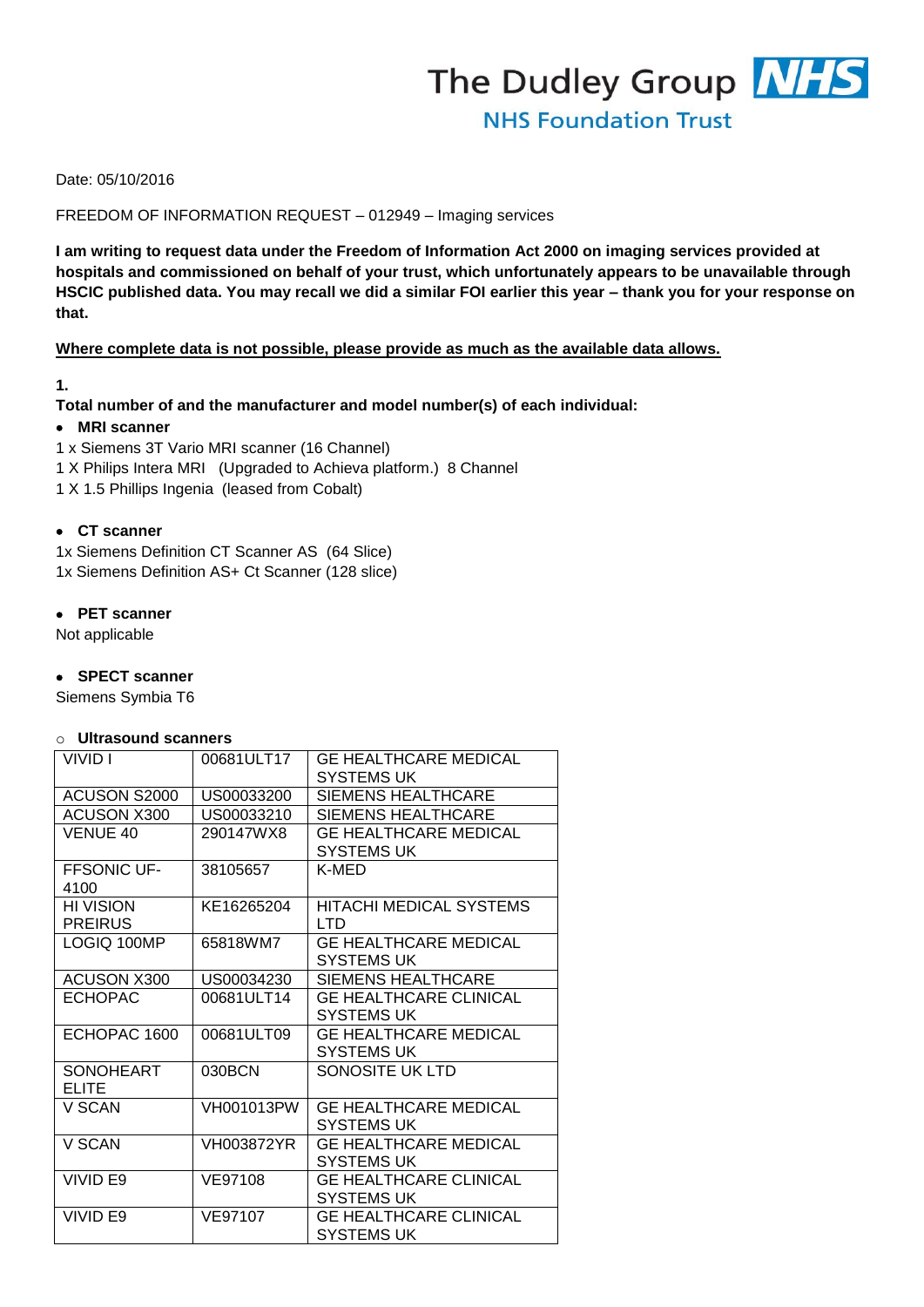| <b>VIVID E9</b>                    | 00681ULT19                        | <b>GE HEALTHCARE MEDICAL</b><br><b>SYSTEMS UK</b>           |  |  |  |  |  |
|------------------------------------|-----------------------------------|-------------------------------------------------------------|--|--|--|--|--|
| VIVID Q                            | CP9314                            | <b>GE HEALTHCARE CLINICAL</b>                               |  |  |  |  |  |
|                                    |                                   | SYSTEMS UK                                                  |  |  |  |  |  |
| <b>VIVID S6</b>                    | 7608VS6                           | <b>GE HEALTHCARE CLINICAL</b>                               |  |  |  |  |  |
|                                    |                                   | SYSTEMS UK                                                  |  |  |  |  |  |
| LOGIQ S8                           | 237268SU8                         | <b>GE HEALTHCARE MEDICAL</b>                                |  |  |  |  |  |
|                                    |                                   | <b>SYSTEMS UK</b>                                           |  |  |  |  |  |
| <b>NANOMAXX</b>                    | 03H88C                            | SONOSITE UK LTD                                             |  |  |  |  |  |
| <b>SONOLINE</b>                    | US00024280                        | <b>SIEMENS HEALTHCARE</b>                                   |  |  |  |  |  |
| <b>ANTARES</b>                     |                                   |                                                             |  |  |  |  |  |
| <b>NANOMAXX</b>                    | 03YBBW                            | SONOSITE UK LTD                                             |  |  |  |  |  |
| M-TURBO                            | <b>WK29L3</b>                     | SONOSITE UK LTD                                             |  |  |  |  |  |
| <b>ACUSON P10</b>                  | 80027                             | <b>SIEMENS HEALTHCARE</b>                                   |  |  |  |  |  |
|                                    |                                   |                                                             |  |  |  |  |  |
| ACUSON X300<br><b>AVIUS-E FLEX</b> | US00012553                        | <b>SIEMENS HEALTHCARE</b><br><b>HITACHI MEDICAL SYSTEMS</b> |  |  |  |  |  |
|                                    | KE15024-201                       |                                                             |  |  |  |  |  |
|                                    |                                   | <b>LTD</b><br><b>SIEMENS HEALTHCARE</b>                     |  |  |  |  |  |
| ACUSON X150                        | US00033220                        |                                                             |  |  |  |  |  |
| <b>ACUSON X300</b>                 | US00035240                        | <b>SIEMENS HEALTHCARE</b>                                   |  |  |  |  |  |
| S-NERVE                            | 03KYDW                            | SONOSITE UK LTD                                             |  |  |  |  |  |
| <b>SONOSITE</b>                    | 03R535                            | <b>SONOSITE UK LTD</b>                                      |  |  |  |  |  |
| <b>EDGE</b>                        |                                   |                                                             |  |  |  |  |  |
| <b>SONOSITE</b>                    | 0330WN                            | <b>SONOSITE UK LTD</b>                                      |  |  |  |  |  |
| <b>TITAN</b>                       |                                   |                                                             |  |  |  |  |  |
| M-TURBO                            | 03BVQD                            | SONOSITE UK LTD                                             |  |  |  |  |  |
| <b>NANOMAXX</b>                    | 03RDK8                            | SONOSITE UK LTD                                             |  |  |  |  |  |
| <b>VIVID S6</b>                    |                                   | <b>GE HEALTHCARE CLINICAL</b>                               |  |  |  |  |  |
|                                    |                                   | <b>SYSTEMS UK</b>                                           |  |  |  |  |  |
| M-TURBO                            | 03FMP6                            | SONOSITE UK LTD                                             |  |  |  |  |  |
| <b>SITERITE 3</b>                  | 363894                            | <b>JADE MEDICAL LTD</b>                                     |  |  |  |  |  |
| M-TURBO                            | 03BMR9                            | SONOSITE UK LTD                                             |  |  |  |  |  |
| <b>SONOSITE</b>                    | 035VKM                            | SONOSITE UK LTD                                             |  |  |  |  |  |
| <b>MICROMAX</b>                    |                                   |                                                             |  |  |  |  |  |
| <b>ULTRASCAN</b>                   | 1607000399                        | <b>ALCON LABORATORIES (UK)</b><br><b>LTD</b>                |  |  |  |  |  |
| M-TURBO                            | 03BMMK                            | SONOSITE UK LTD                                             |  |  |  |  |  |
| <b>SONOSITE</b>                    | 032CDX                            | <b>SONOSITE UK LTD</b>                                      |  |  |  |  |  |
| <b>TITAN</b>                       |                                   |                                                             |  |  |  |  |  |
| <b>ACUSON X300</b>                 | US00035250                        | <b>SIEMENS HEALTHCARE</b>                                   |  |  |  |  |  |
| PHILLIPS IU22                      | 034KRL                            | PHILIPS HEALTHCARE                                          |  |  |  |  |  |
| CX50                               | 90681ULTA5                        | PHILIPS HEALTHCARE                                          |  |  |  |  |  |
| <b>IU22</b>                        | 90681ULTA1                        | PHILIPS HEALTHCARE                                          |  |  |  |  |  |
| <b>IU22</b>                        | 90681ULTA2                        | PHILIPS HEALTHCARE                                          |  |  |  |  |  |
| M-TURBO                            | WK11HZ                            | SONOSITE UK LTD                                             |  |  |  |  |  |
| M-TURBO                            | WK11RC                            | SONOSITE UK LTD                                             |  |  |  |  |  |
| M-TURBO                            | WK12B4                            | SONOSITE UK LTD                                             |  |  |  |  |  |
| <b>SONOSITE</b>                    | 035V8X                            | SONOSITE UK LTD                                             |  |  |  |  |  |
| <b>MICROMAX</b>                    |                                   |                                                             |  |  |  |  |  |
| Z ONE                              | 033485208L                        | ZONARE MEDICAL SYSTEMS                                      |  |  |  |  |  |
| Z ONE                              |                                   |                                                             |  |  |  |  |  |
|                                    |                                   | UK LIMITED                                                  |  |  |  |  |  |
| Z ONE                              | 022425207J                        | ZONARE MEDICAL SYSTEMS                                      |  |  |  |  |  |
|                                    | 024235208A                        | UK LIMITED<br><b>ZONARE MEDICAL SYSTEMS</b>                 |  |  |  |  |  |
|                                    |                                   | UK LIMITED                                                  |  |  |  |  |  |
| APLIO 500                          | T1D1293256                        | <b>TOSHIBA MEDICAL SYSTEMS</b><br>LTD 2012                  |  |  |  |  |  |
| APLIO 500                          | T1D1293257                        | TOSHIBA MEDICAL SYSTEMS<br><b>LTD</b>                       |  |  |  |  |  |
|                                    |                                   | 2012                                                        |  |  |  |  |  |
| <b>IU22</b>                        | GB101032-                         | PHILIPS HEALTHCARE 2009                                     |  |  |  |  |  |
|                                    | 006-001                           |                                                             |  |  |  |  |  |
| <b>IU22</b><br><b>IU22</b>         | GB100439-<br>001-001<br>GB100241- | PHILIPS HEALTHCARE 2009<br>PHILIPS HEALTHCARE 2011          |  |  |  |  |  |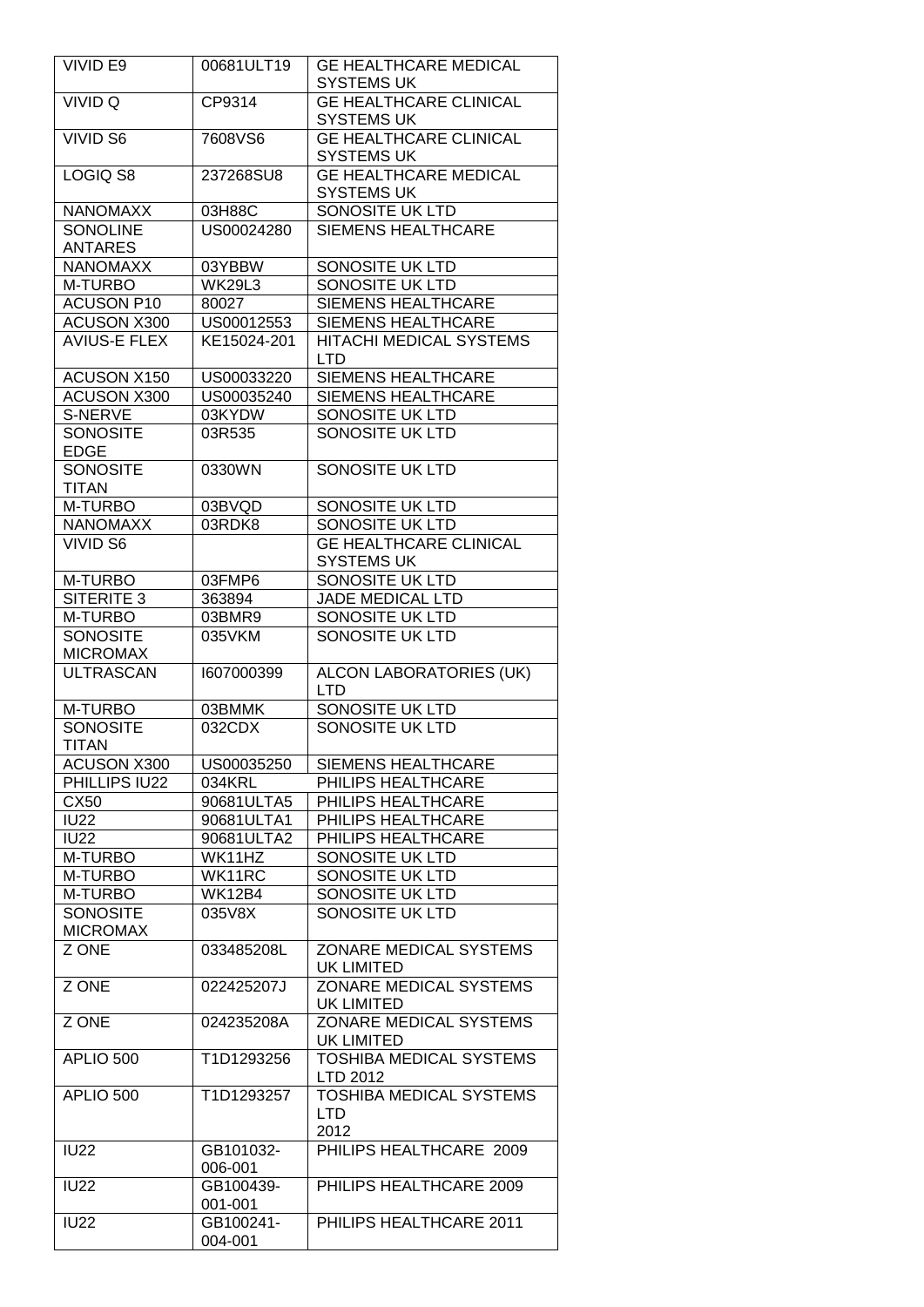| <b>IU22</b>       | 90681ULTA3         | PHILIPS HEALTHCARE 2011                         |
|-------------------|--------------------|-------------------------------------------------|
| <b>IU22</b>       | 90681ULTA4         | PHILIPS HEALTHCARE 2011                         |
| LOGIQ E9          | 00681ULT21         | <b>GE HEALTHCARE MEDICAL</b><br>SYSTEMS UK 2010 |
| LOGIQ E9          | 00681ULT20         | <b>GE HEALTHCARE MEDICAL</b><br>SYSTEMS UK 2010 |
| M-TURBO           | 03FMK4             | SONOSITE UK LTD 2009                            |
| <b>VOLUSON E8</b> | D <sub>15984</sub> | <b>GE HEALTHCARE MEDICAL</b><br>SYSTEMS UK 2010 |
| <b>VOLUSON E8</b> | D11328             | <b>GE HEALTHCARE MEDICAL</b><br>SYSTEMS UK 2012 |

 **Flexible Endoscope [An estimate of the number and predominant manufacturer brand will suffice]** There are 6 x Pentax flexible endoscopes (used in outpatients)

## **Catheter Lab X-ray machines**

1x Siemens Axiom Artis zee

**2. The year each individual scanner was purchased, the purchase method, cost and the scheduled replacement year for each individual:**

**Purchase methods include:**

- **o Trust Purchase – Trust outright bought the machine and is sole owner.**
- **o Lease – Trust pays an annual rental fee to the supplier.**

**o Managed Equipment Services (MES) – Single contract with an MES provider including leasing and maintenance.**

- **o Charity Purchase – donated by an associated charity.**
- **o Private Finance Initiative (PFI) – purchase is financed by a PFI scheme.**

#### **o MRI scanner\***

Vario 2010 MES, 7 years. Intera purchased by Trust 2010 (originally under MES) due to be replaced 2018

#### **o CT scanner\***

Siemens 128 2011, Siemens 64 2012, both MES, 7 years

#### **o PET scanner**

Not applicable

## **o SPECT scanner**

2010 MES, 10 years

| These are the dates that some of the above ultrasound machines |
|----------------------------------------------------------------|
| were purchased.                                                |
| 1U22-23/03/2009                                                |
| IU22 23/03/2009                                                |
| LOGIO E9 13/01/2010                                            |
| LOGIQ E9 13/01/2010                                            |
| VOLUSON E8 13/03/2010                                          |
| IU22 10/02/2011                                                |
| IU22 10/02/2011                                                |
| 1U22-16/02/2011                                                |
| VOLUSON E8 16/03/2012                                          |
| APLIO 500 31/10/2012                                           |
| APLIO 500 31/10/2012                                           |

**3. How each of the following equipment has been purchased (e.g. contract with OEM, NHS Supply Chain catalogue) and how often they are replaced on average:**

## **o Ultrasound scanner**

Purchased from NHS Supply Chain Framework Agreement.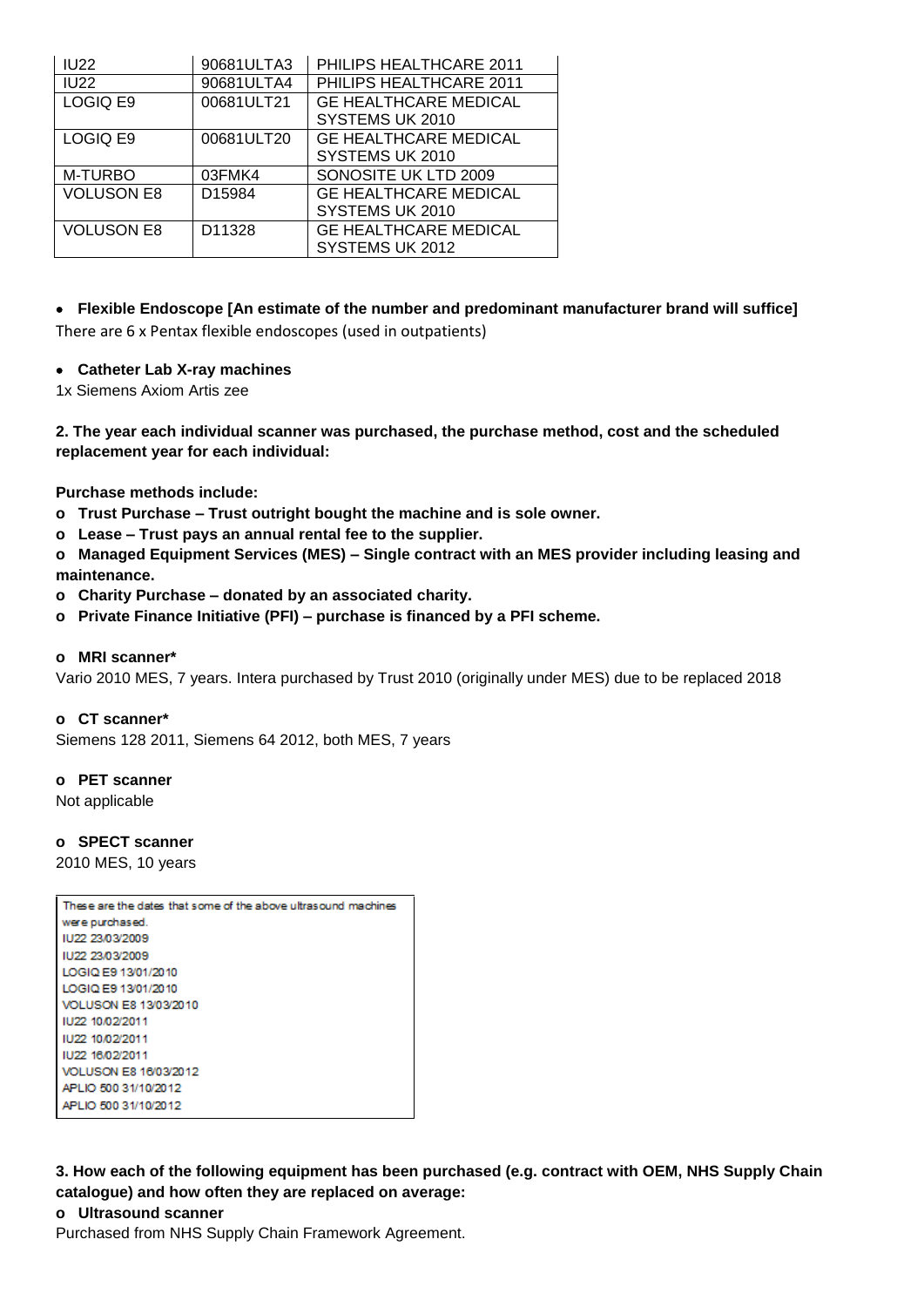If not on this Framework agreement would purchase/contract directly with supplier

## **o Sets of Flexible Endoscopes**

Purchased from NHS Supply Chain Framework Agreement.

If not on this Framework Agreement would purchase/contract directly with supplier

## **o Catheter Lab CT machines**

On Siemens MES replacement programme, 7 years

## **An estimate of how often the Trust aims to replace the listed equipment would be useful (e.g. once every 2 years).**

The Trust would replace typically every 5 years from an end of useful life perspective.

# **4. The maintenance provider (e.g. the OEM or a third party) and the annual maintenance cost (if applicable) for each individual:**

- **o MRI scanner\*** OEM
- **o CT scanner\*** OEM
- **o PET scanner** Not applicable
- **o SPECT scanner** OEM
- **o Ultrasound scanner** OEM
- **o Catheter Lab CT machines** OEM

# **5. Staffed hours for each individual: (Please note which of the individual scanners are available 24/7 for A&E purposes.)**

## **o MRI scanner\***

All scanners work 8:30am 8:00pm Monday to Friday. Siemens 3T Vario and Phillips Intera 1.5 work 8:30am- 4:30 pm Saturday and Sunday

## **o CT scanner**\*

Both scanners work 8:30am – 8:00pm Monday to Friday. 128 slice CT works 8:30am – 4:30 pm Sat & Sunday, also provides on call service. Definition CT Scanner AS (64 Slice) – Closed Saturday & Sunday

## **o PET scanner**

Not applicable

## **o SPECT scanner**

Works Monday to Friday 8:30am – 5:00pm 1 x Siemens 3T Vario MRI scanner (16 Channel) 1 X Philips Intera MRI (Upgraded to Achieva platform.) 8 Channel 1x Siemens Definition CT Scanner AS (64 Slice) 1x Siemens Definition AS+ Ct Scanner (128 slice)

**6. Number of scans/procedures performed annually in period financial year 2005/06 - 2015/16 for the following: [See the attachment for the relevant OPCS and modality ID codes].**

- **o MRI scans\***
- **o CT scans\***
- **o PET scans\***
- **o SPECT scans\***
- **o Ultrasound scans**
- **o Endoscopy procedures (Upper GI, Lower GI and Urological)**
- **o Cardiac Angiography and Angioplasty procedures**
- **o Cardiac Electrophysiology procedures**

Please see the table below. Data has been retrieved from The Trusts' CRIS system pre April 2015 apart from Endoscopy data which has been retrieved from The Trust's OASIS. However data is not available for endoscopy procedures pre April 2011 from a centralised electronic reporting system.